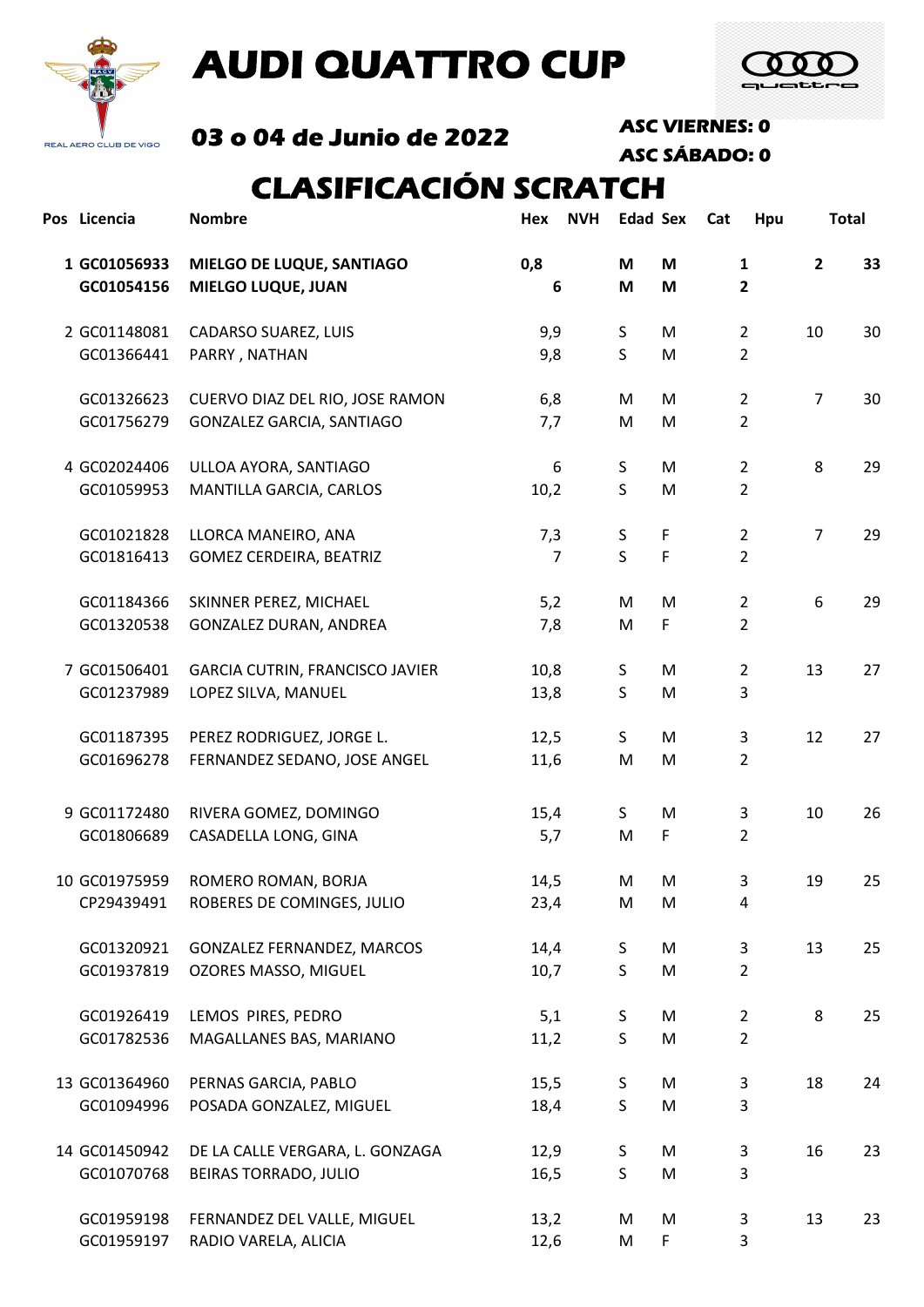| 16 GC55902271 | ESTEVEZ GONZALEZ, MIGUEL ANGEL               | 12,9 | S            | M           | 3              | 16 | 21 |
|---------------|----------------------------------------------|------|--------------|-------------|----------------|----|----|
| GC01246969    | RODRIGUEZ RIBADA, GERARDO                    | 17,7 | S            | M           | 3              |    |    |
| GC01422305    | CORBACHO FONTANO, OLIVER                     | 2,4  | M            | M           | $\mathbf{1}$   | 10 | 21 |
| GC01979153    | ESTEVEZ MARQUEZ, ANA MARIA                   | 22   | M            | F.          | 4              |    |    |
| 18 GC00818113 | PERNAS CASTROMIL, LUIS                       | 8,6  | S            | M           | $\overline{2}$ | 17 | 20 |
| GC01464902    | LLOVES VIEIRA, JULIO                         | 26,5 | $\mathsf{S}$ | M           | 5              |    |    |
| 19 GC01094974 | BARRERAS LARRAMENDI, GUILLERMO               | 6,4  | S            | M           | $\overline{2}$ | 13 | 19 |
| GC05776461    | TOVAL BARRERAS, GABRIEL                      | 22,1 | M            | M           | 4              |    |    |
| GC55367824    | ROMERO LAGE, CARLOS                          | 8,8  | S            | M           | $\overline{2}$ | 10 | 19 |
| GC00920582    | PASTOR BUGALLO, ALVARO                       | 11,8 | M            | M           | 3              |    |    |
| 21 GC01201002 | PUERTA PRADO, JOSE C.                        | 24,9 | S            | M           | 4              | 22 | 18 |
| GC55913143    | <b>CALLES PRIETO, JAVIER</b>                 | 17,4 | $\mathsf{S}$ | M           | 3              |    |    |
| GC01162862    | PEREZ-LORENTE OYA, JAIME                     | 21,1 | S            | M           | 4              | 21 | 18 |
| GC01133344    | CERQUEIRA OZORES, TIRSO                      | 17,9 | $\mathsf{S}$ | M           | 3              |    |    |
| GC01423765    | MOSQUERA PEREZ, CESAR                        | 13,1 | S            | M           | 3              | 13 | 18 |
| GC01240803    | RODRIGUEZ REGUEIRO, EDUARDO                  | 12,6 | $\mathsf S$  | M           | 3              |    |    |
| 24 GC05984532 | ZULUETA DE MADARIAGA, JAIME                  | 27,4 | S            | M           | 5              | 29 | 17 |
| GC01958831    | PEREZ-LORENTE ELOSUA, ADOLFO                 | 26,2 | S            | M           | 4              |    |    |
| GC00457844    | SOTO FERNANDEZ, CARLOS                       | 19,5 | S.           | M           | 4              | 22 | 17 |
| GC01390655    | LORES GALAVIS, JORGE                         | 21,3 | M            | M           | 4              |    |    |
| GC01028595    | MEIJIDE VECINO, MANUEL                       | 17,4 | S            | M           | 3              | 21 | 17 |
| GC01126542    | MENDEZ PEREZ, MARGARITA                      | 23,9 | S            | $\mathsf F$ | 4              |    |    |
| 27 GC01140583 | ASTORGA GONZALEZ, MARTA                      | 15,2 | S            | F           | 3              | 20 | 16 |
| GC01203285    | FOMBELLIDA ARAZURI, LUISA                    | 23,5 | $\mathsf{S}$ | $\mathsf F$ | 4              |    |    |
| GC01109113    | <b>GALAN MUSATADI, CARLOS</b>                | 16,8 | $\mathsf S$  | M           | 3              | 18 | 16 |
| GC01053423    | MENDEZ PEREZ, CORAL                          | 17,5 | $\mathsf{S}$ | F           | 3              |    |    |
| GC01145983    | SAN MARTIN ALVAREZ, MERCEDES                 | 12,2 | S            | F           | 3              | 17 | 16 |
| GC01371670    | MARIÑO GARRIDO, TERESA                       | 22   | $\mathsf{S}$ | F           | 4              |    |    |
| GC55400556    | FERNANDEZ FERNANDEZ, GERMAN                  | 12   | S            | M           | 3              | 16 | 16 |
| GC55444293    | FRANCISCO ANTES, TEODORO DE                  | 19,5 | $\mathsf{S}$ | M           | 4              |    |    |
| 31 GC01995350 | GONZALEZ DE HAZ DIAZ-CASTROVERDE, EUGEN 35,2 |      | S            | M           | 5              | 28 | 15 |
| GC55808657    | GONZALEZ DE HAZ DIAZ-CASTROVERDE, JAIME      | 24,9 | M            | M           | 4              |    |    |
| GC01052380    | VARELA VAAMONDE, JACOBO                      | 14,9 | S            | M           | 3              | 21 | 15 |
| GC01052383    | MENDEZ PEREZ, PALOMA                         | 26,5 | $\mathsf{S}$ | F           | 5              |    |    |
| GC01943249    | GONZALEZ MENDEZ, JAVIER                      | 21,5 | S            | M           | 4              | 20 | 15 |
| GC51088140    | CUNQUEIRO SARMIENTO, CARMEN                  | 16,8 | $\mathsf{S}$ | F           | 3              |    |    |
| 34 GC01811910 | PAZO IRAZU, SUSANA                           | 20,4 | S.           | F.          | 4              | 24 | 14 |
|               |                                              |      |              |             |                |    |    |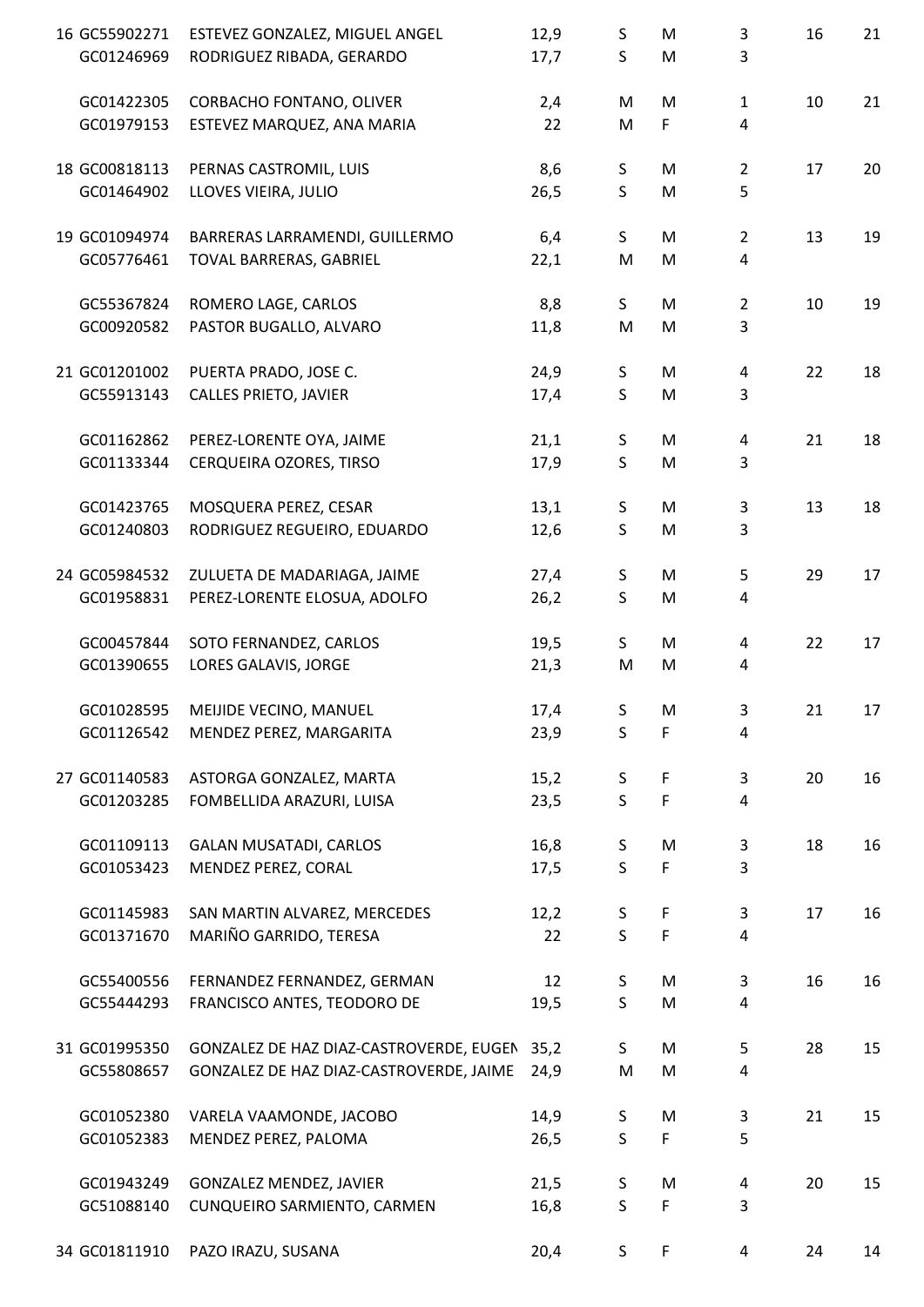| GC01366247    | ALVAREZ DIEGUEZ, IRMA             | 26,5 | S            | F  | 4              |    |    |
|---------------|-----------------------------------|------|--------------|----|----------------|----|----|
| GC01646054    | PRIETO PRIETO, JOSE MANUEL        | 16,1 | $\mathsf S$  | M  | 3              | 22 | 14 |
| GC01932872    | FERNANDEZ LOPEZ, JOSE LUIS        | 32,3 | $\mathsf{S}$ | M  | 5              |    |    |
|               |                                   |      |              |    |                |    |    |
| GC01370667    | NEGREIRA DEL RIO, JESUS           | 11,6 | S            | M  | 3              | 11 | 14 |
| GC01370668    | NEGREIRA MIGUELES, JESUS          | 10,6 | ${\sf M}$    | M  | $\overline{2}$ |    |    |
|               |                                   |      |              |    |                |    |    |
| 37 GC01220904 | COVELO LOPEZ, MARIO               | 16,3 | S            | M  | 3              | 21 | 13 |
| GC01220903    | RODRIGUEZ ESTEVEZ, MONICA         | 25,9 | $\mathsf{S}$ | F  | 4              |    |    |
| GC01111404    | REGOJO BALBOA, JACOBO             | 15   | M            | M  | 3              | 21 | 13 |
| GC00984047    | SOLLEIRO DE MIGUEL, JOAQUIN       | 36   | $\mathsf{S}$ | M  | 5              |    |    |
| 39 GC01796119 |                                   |      |              |    |                |    |    |
|               | MUÑOZ DIAZ DEL RIO, BELEN         | 29   | M            | F  | 5              | 27 | 12 |
| GC01920910    | MAYAN IGLESIAS, MONTSERRAT        | 24,6 | M            | F  | 4              |    |    |
| GC00988710    | FERNANDEZ GRADIN, LUIS            | 23,5 | S            | M  | 4              | 25 | 12 |
| GC10956624    | DIAZ OTERO, CARLOS                | 22,7 | M            | M  | 4              |    |    |
|               |                                   |      |              |    |                |    |    |
| GC55746169    | VAZQUEZ FERNANDEZ, LEONIDES       | 36   | S            | F. | 5              | 21 | 12 |
| GC55244756    | RODRIGUEZ ALVAREZ, GERARDO        | 16,2 | $\mathsf{S}$ | M  | 3              |    |    |
| GC01450425    | BERNARDEZ GONZALEZ, MIGUEL ANGEL  | 15   | $\mathsf S$  | M  | 3              | 21 | 12 |
| GC01246945    | MEDINA VELOSO, Mª CARMEN          | 26,5 | $\mathsf{S}$ | F  | 5              |    |    |
| 43 GC01992462 | TABOADA IGLESIAS, ALBERTO         | 31,1 | S            | M  | 5              | 29 | 11 |
| GC10460210    | LOURIDO RODRIGUEZ, JORGE          | 31,5 | $\mathsf{S}$ | M  | 5              |    |    |
|               |                                   |      |              |    |                |    |    |
| GC05933103    | RIVADA LUSQUIÑOS, SAMUEL          | 25,6 | M            | M  | 4              | 28 | 11 |
| GC00933101    | DURAN SINEIRO, ESTHER             | 36   | M            | F  | 5              |    |    |
| GC01164984    | ZAYAS CARVAJAL, GALO              | 20,3 | S            | M  | 4              | 18 | 11 |
| GC01108317    | PEÑA CASTIÑEIRA, SANTIAGO         | 14,2 | $\mathsf{S}$ | M  | 3              |    |    |
|               |                                   |      |              |    |                |    |    |
| GC10774416    | MARTINEZ VERGES, PEDRO            | 19,4 | M            | M  | 4              | 17 | 11 |
| GC01891273    | MIGUEL RUBIO, GABRIEL             | 14   | M            | M  | 3              |    |    |
| 47 GC01809008 | HERRANZ ESTEVEZ, MANUEL           | 21   | S.           | M  | 4              | 21 | 10 |
| GC01937149    | PARDO DIZ, ROBERTO                | 17,6 | M            | M  | 4              |    |    |
|               |                                   |      |              |    |                |    |    |
| GC01241917    | RIVAS AZURMENDI, BENEDICTO        | 17,5 | S            | M  | 3              | 19 | 10 |
| GC01340985    | MENDEZ PEREZ, JOSE LUIS           | 17,5 | $\mathsf{S}$ | M  | 3              |    |    |
|               |                                   |      |              |    |                |    |    |
| GC01057307    | DE COMINGES BARREIRO-MEIRO, JAIME | 12,1 | M            | M  | 3              | 17 | 10 |
| GC01426478    | ALMEIDA VAZQUEZ, SANTOS           | 21,1 | M            | M  | 4              |    |    |
| 50 GC10398075 | RIVAS ALONSO, ALFONSO             | 21,9 | S            | M  | 4              | 26 | 9  |
| GC10398076    | PATIÃO LOPEZ, CONCHA              | 35,7 | $\mathsf{S}$ | F  | 5              |    |    |
| GC01186951    | MARCET MIRAMONTES, JUAN           | 17   | S            | M  | 3              | 22 | 9  |
| GC01262256    | TOURIÑO FERNANDEZ, LAURA          | 26   | $\mathsf{S}$ | F  | 4              |    |    |
|               |                                   |      |              |    |                |    |    |
| GC01454214    | DEL RIO PENA, SAMUEL              | 16,1 | M            | M  | 3              | 21 | 9  |
| GC01912930    | RAMOS LAMAS, LORETO               | 36   | M            | F  | 5              |    |    |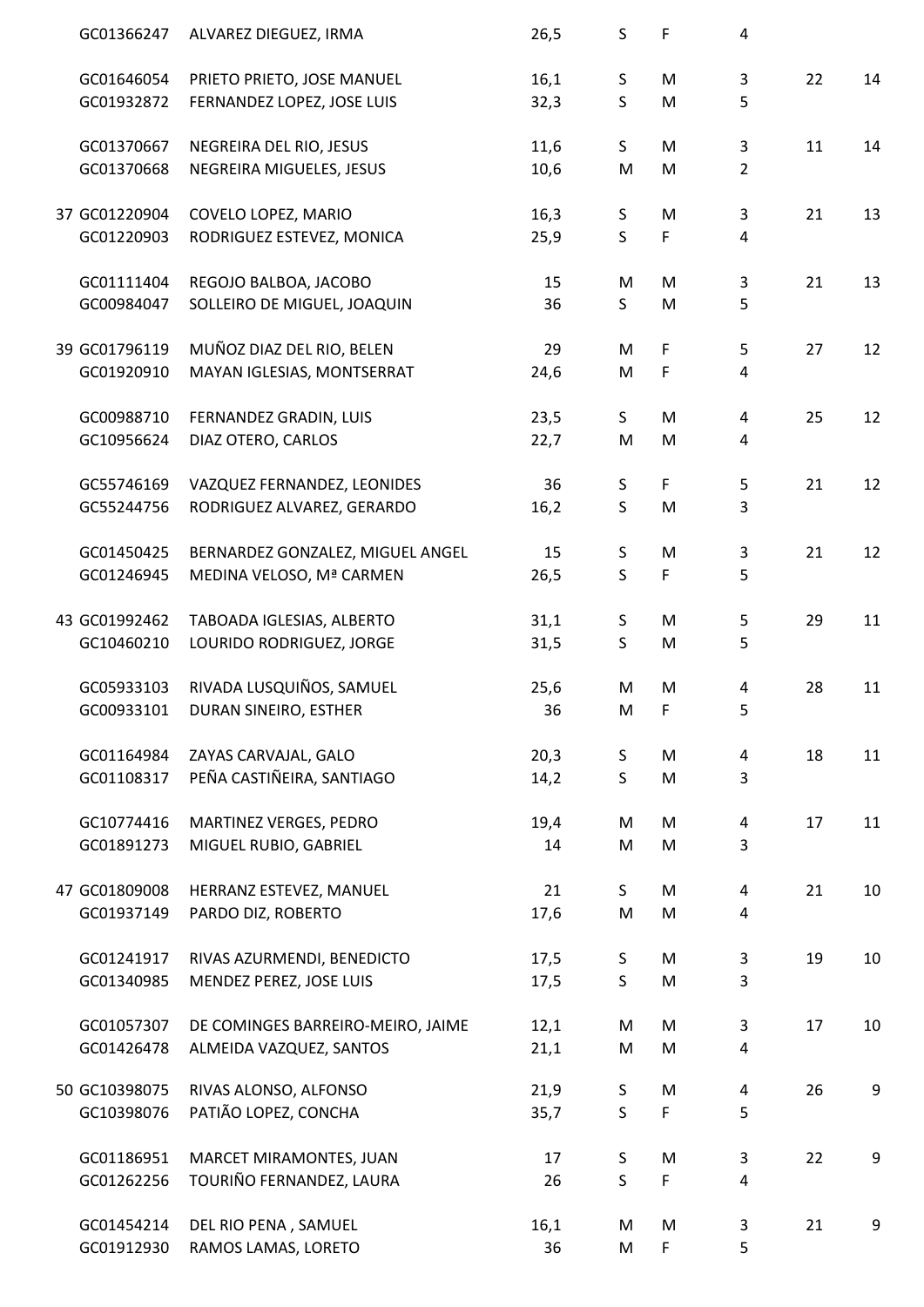| GC01926936    | VALERO GOMEZ, JAVIER                    | 12   | S            | M           | 3              | 18     | 9              |
|---------------|-----------------------------------------|------|--------------|-------------|----------------|--------|----------------|
| GC01943053    | MARTINEZ DE LA ESCALERA ESTEVEZ, GLORIA | 33,4 | M            | F           | 5              |        |                |
|               | 7744819089 GARCIA GARCIA, VICTOR DIEGO  | 13,3 | M            | M           | 3              | 18     | 9              |
|               | 7700917102 SANCHEZ SANCHEZ, MARIO       | 21,3 | M            | M           | 4              |        |                |
| 55 GC01101411 | BARRERAS GLEZ-PASTORIZA, JAIME          | 19,7 | S            | M           | 4              | 23     | 8              |
| GC01033695    | <b>GONZALEZ MENDEZ, CARLOS</b>          | 24,1 | M            | M           | 4              |        |                |
| GC01147251    | RODRIGUEZ MINIÑO, ANGEL                 | 14,9 | $\mathsf S$  | M           | 3              | 21     | 8              |
| GC01903342    | MARTINEZ LAMEIRO, BEATRIZ               | 35,2 | $\mathsf{S}$ | F           | 5              |        |                |
| GC01976696    | ARAMBARRI IGLESIAS, JAVIER              | 14,1 | M            | M           | 3              | 20     | 8              |
| GC01976695    | CAMESELLE TORRES, NEREA                 | 32,4 | M            | F           | 5              |        |                |
| 58 CP29449526 | SANCHEZ MANTILLA, JOSE MARIA            | 21,8 | M            | M           | 4              | 26     | $\overline{7}$ |
| GC01927338    | SANJUAN BARREIRO, CRISTINA              | 35,8 | M            | F           | 5              |        |                |
| 59 GC01208134 | PEON FIGUEROA, ROSA Mª                  | 26,7 | $\mathsf S$  | F           | 5              | 24     | 6              |
| GC01320853    | MONTENEGRO SANCHIS, CARLOS              | 19,1 | $\mathsf{S}$ | M           | 4              |        |                |
| GC01443217    | COIRA TORRES, JAIME                     | 12   | $\mathsf S$  | M           | 3              | 18     | 6              |
| GC01362110    | RODRIGUEZ GARCIA, JOSE LUIS             | 24,8 | $\mathsf{S}$ | M           | 4              |        |                |
| 61 GC01284158 | PAZOS OYA, Mª CONCEPCION                | 24,4 | S            | $\mathsf F$ | 4              | 26     | 3              |
| GC01321520    | <b>GESTEIRO CONDE, ADORACION</b>        | 26   | $\mathsf{S}$ | $\mathsf F$ | 4              |        |                |
| 62 GC01931046 | GONZALEZ-BABE IGLESIAS, FEDERICO        | 35   | S            | M           | 5              | 29     | $\overline{2}$ |
| GC01930922    | GONZALEZ-BABE IGLESIAS, RAMON           | 31   | $\mathsf{S}$ | M           | 5              |        |                |
|               | GC01959973 LUSQUIÑOS LANZOS, JACINTA    | 36   | M            | F.          | 5              | 27     | $\overline{2}$ |
| GC01075113    | DE ROMAN SINDE, AINHOA                  | 25,6 | M            | F           | 4              |        |                |
| 64 GC55057419 | GONZALEZ DE HAZ Y VIZCAINO, EUGENIO     | 26,7 | S            | M           | 5              | 28 Ret |                |
| GC55055738    | DIAZ-CASTROVERDE B., BEATRIZ            | 26,7 | S            | F           | 5              |        |                |
| GC01750885    | IBAÑEZ FONTAL, CESAR                    | 6,9  | M            | M           | $\overline{2}$ | 7 Ret  |                |
| GC01438423    | RIVERA FERNANDEZ, SANTIAGO              | 7,6  | S            | M           | $\overline{2}$ |        |                |
| GC01053426    | SUANZES LEGEREN, ADOLFO                 | 7,4  | S            | M           | $\overline{2}$ | 3 Ret  |                |
| GC01096691    | CABRERA RODRIGUEZ, ALEJANDRO            | 1,8  | M            | M           | $\mathbf{1}$   |        |                |

## CLASIFICACIÓN HÁNDICAP

| Pos Licencia | <b>Nombre</b>                          | <b>NVH</b><br>Hex |   | <b>Edad Sex</b> | Cat<br>Hpu |    | <b>Total</b> |
|--------------|----------------------------------------|-------------------|---|-----------------|------------|----|--------------|
| 1 GC05984532 | ZULUETA DE MADARIAGA, JAIME            | 27,4              | S | M               | 5          | 29 | 46           |
| GC01958831   | PEREZ-LORENTE ELOSUA, ADOLFO           | 26,2              | S | M               | 4          |    |              |
| 2 GC01975959 | <b>ROMERO ROMAN, BORJA</b>             | 14,5              | M | M               | 3          | 19 | 43           |
| CP29439491   | <b>ROBERES DE COMINGES, JULIO</b>      | 23,4              | M | M               | 4          |    |              |
| 3 GC01506401 | <b>GARCIA CUTRIN, FRANCISCO JAVIER</b> | 10,8              | S | M               | 2          | 13 | 40           |
| GC01237989   | LOPEZ SILVA, MANUEL                    | 13,8              | S | M               | 3          |    |              |
| GC01364960   | PERNAS GARCIA, PABLO                   | 15,5              | S | M               | 3          | 18 | 40           |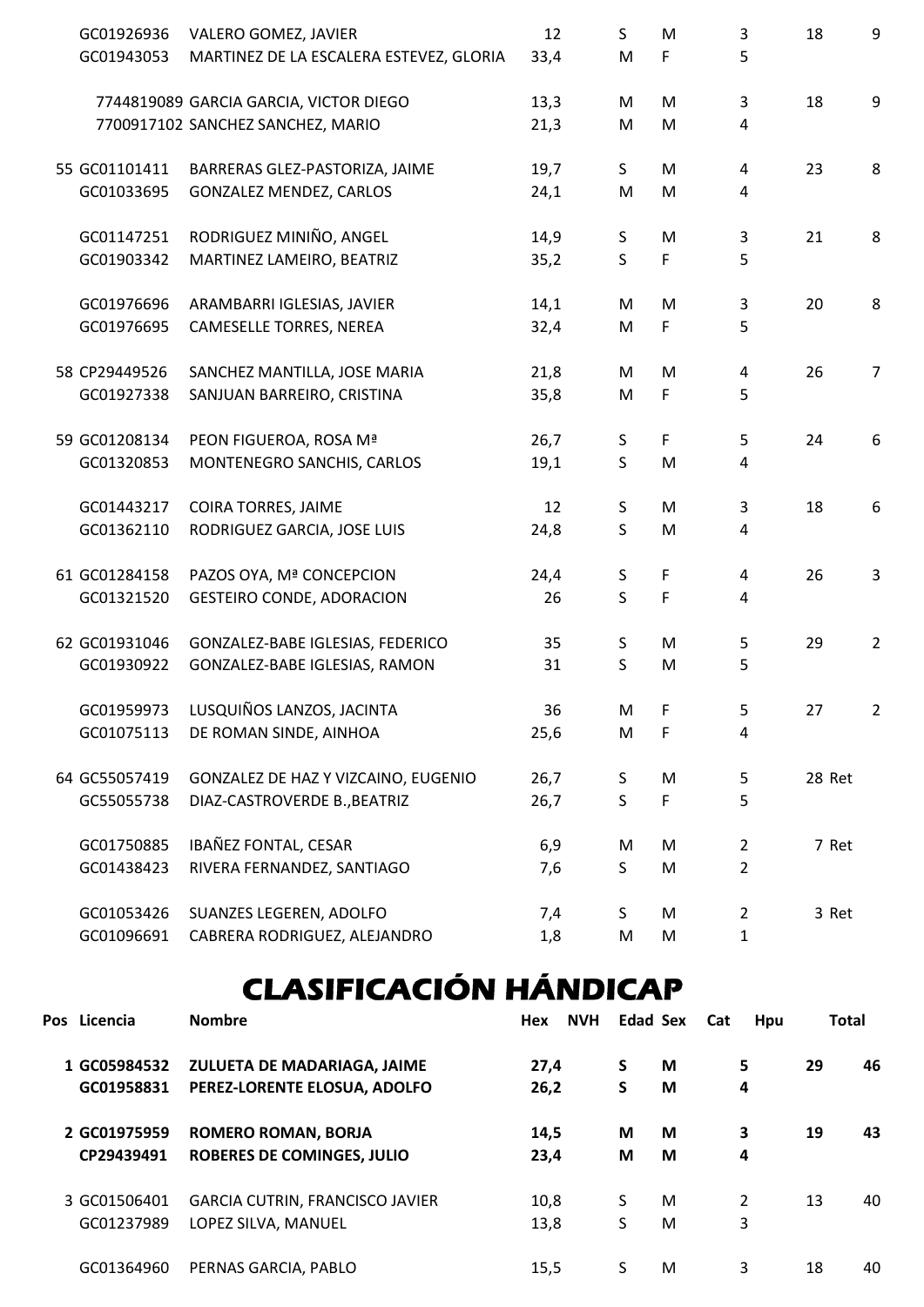| GC01094996    | POSADA GONZALEZ, MIGUEL                      | 18,4           | S            | M            | 3              |                |    |
|---------------|----------------------------------------------|----------------|--------------|--------------|----------------|----------------|----|
| 5 GC01148081  | CADARSO SUAREZ, LUIS                         | 9,9            | S            | M            | $\overline{2}$ | 10             | 39 |
| GC01366441    | PARRY, NATHAN                                | 9,8            | $\mathsf{S}$ | ${\sf M}$    | $\overline{2}$ |                |    |
| GC01187395    | PEREZ RODRIGUEZ, JORGE L.                    | 12,5           | S            | M            | 3              | 12             | 39 |
| GC01696278    | FERNANDEZ SEDANO, JOSE ANGEL                 | 11,6           | ${\sf M}$    | M            | $\overline{2}$ |                |    |
| GC01450942    | DE LA CALLE VERGARA, L. GONZAGA              | 12,9           | S            | M            | 3              | 16             | 39 |
| GC01070768    | BEIRAS TORRADO, JULIO                        | 16,5           | $\mathsf{S}$ | M            | 3              |                |    |
| 8 GC01201002  | PUERTA PRADO, JOSE C.                        | 24,9           | S            | M            | 4              | 22             | 38 |
| GC55913143    | <b>CALLES PRIETO, JAVIER</b>                 | 17,4           | $\mathsf{S}$ | M            | 3              |                |    |
| GC01995350    | GONZALEZ DE HAZ DIAZ-CASTROVERDE, EUGEN 35,2 |                | S            | M            | 5              | 28             | 38 |
| GC55808657    | GONZALEZ DE HAZ DIAZ-CASTROVERDE, JAIME      | 24,9           | M            | M            | 4              |                |    |
| 10 GC01326623 | CUERVO DIAZ DEL RIO, JOSE RAMON              | 6,8            | M            | M            | $\overline{2}$ | $\overline{7}$ | 37 |
| GC01756279    | GONZALEZ GARCIA, SANTIAGO                    | 7,7            | M            | M            | $\overline{2}$ |                |    |
| GC02024406    | ULLOA AYORA, SANTIAGO                        | 6              | S            | M            | $\overline{2}$ | 8              | 37 |
| GC01059953    | MANTILLA GARCIA, CARLOS                      | 10,2           | $\mathsf{S}$ | M            | $\overline{2}$ |                |    |
| GC01320921    | GONZALEZ FERNANDEZ, MARCOS                   | 14,4           | S            | M            | 3              | 13             | 37 |
| GC01937819    | OZORES MASSO, MIGUEL                         | 10,7           | $\mathsf{S}$ | M            | $\overline{2}$ |                |    |
| GC01162862    | PEREZ-LORENTE OYA, JAIME                     | 21,1           | S            | M            | 4              | 21             | 37 |
| GC01133344    | CERQUEIRA OZORES, TIRSO                      | 17,9           | $\mathsf{S}$ | M            | 3              |                |    |
| GC01811910    | PAZO IRAZU, SUSANA                           | 20,4           | S            | F            | 4              | 24             | 37 |
| GC01366247    | ALVAREZ DIEGUEZ, IRMA                        | 26,5           | S            | F            | 4              |                |    |
| 15 GC01021828 | LLORCA MANEIRO, ANA                          | 7,3            | S            | F            | $\overline{2}$ | $\overline{7}$ | 36 |
| GC01816413    | <b>GOMEZ CERDEIRA, BEATRIZ</b>               | $\overline{7}$ | $\mathsf{S}$ | $\mathsf{F}$ | $\overline{2}$ |                |    |
| GC55902271    | ESTEVEZ GONZALEZ, MIGUEL ANGEL               | 12,9           | S            | M            | 3              | 16             | 36 |
| GC01246969    | RODRIGUEZ RIBADA, GERARDO                    | 17,7           | S            | M            | 3              |                |    |
| GC00818113    | PERNAS CASTROMIL, LUIS                       | 8,6            | S            | M            | $\overline{2}$ | 17             | 36 |
| GC01464902    | LLOVES VIEIRA, JULIO                         | 26,5           | $\mathsf{S}$ | M            | 5              |                |    |
| GC01028595    | MEIJIDE VECINO, MANUEL                       | 17,4           | S            | M            | 3              | 21             | 36 |
| GC01126542    | MENDEZ PEREZ, MARGARITA                      | 23,9           | $\mathsf{S}$ | F.           | 4              |                |    |
| GC01052380    | VARELA VAAMONDE, JACOBO                      | 14,9           | $\mathsf S$  | M            | 3              | 21             | 36 |
| GC01052383    | MENDEZ PEREZ, PALOMA                         | 26,5           | $\mathsf{S}$ | F            | 5              |                |    |
| GC01796119    | MUÑOZ DIAZ DEL RIO, BELEN                    | 29             | M            | F            | 5              | 27             | 36 |
| GC01920910    | MAYAN IGLESIAS, MONTSERRAT                   | 24,6           | M            | F            | 4              |                |    |
| GC05933103    | RIVADA LUSQUIÑOS, SAMUEL                     | 25,6           | M            | M            | 4              | 28             | 36 |
| GC00933101    | DURAN SINEIRO, ESTHER                        | 36             | M            | F.           | 5              |                |    |
| 22 GC01056933 | MIELGO DE LUQUE, SANTIAGO                    | 0,8            | M            | M            | $\mathbf{1}$   | $\overline{2}$ | 35 |
| GC01054156    | MIELGO LUQUE, JUAN                           | 6              | M            | M            | $\overline{2}$ |                |    |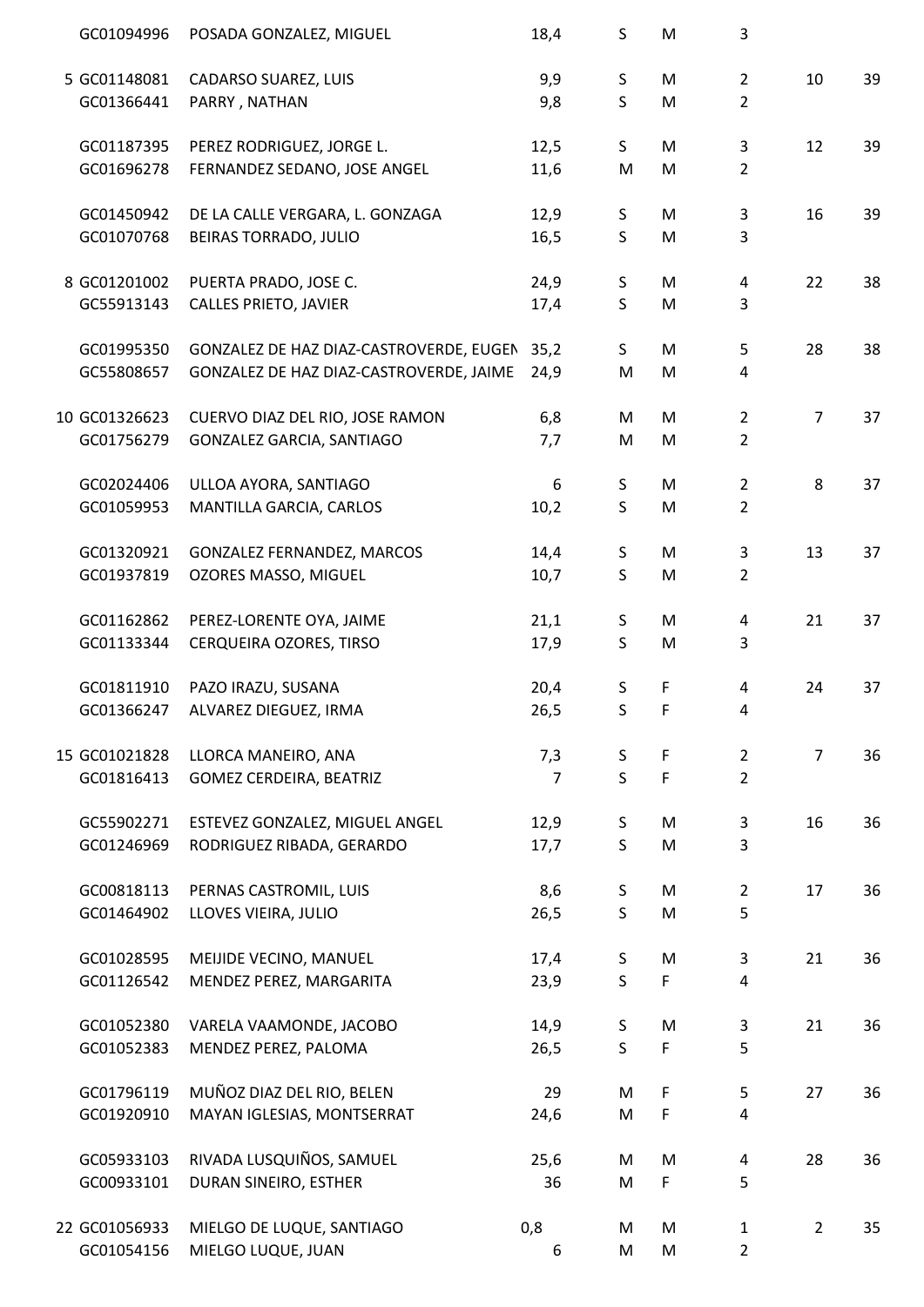| GC01184366    | SKINNER PEREZ, MICHAEL           | 5,2  | M            | M         | $\overline{2}$ | 6  | 35 |
|---------------|----------------------------------|------|--------------|-----------|----------------|----|----|
| GC01320538    | GONZALEZ DURAN, ANDREA           | 7,8  | M            | F         | $\overline{2}$ |    |    |
| GC01172480    | RIVERA GOMEZ, DOMINGO            | 15,4 | $\mathsf{S}$ | ${\sf M}$ | 3              | 10 | 35 |
| GC01806689    | CASADELLA LONG, GINA             | 5,7  | M            | F         | $\overline{2}$ |    |    |
| GC01959198    | FERNANDEZ DEL VALLE, MIGUEL      | 13,2 | M            | M         | 3              | 13 | 35 |
| GC01959197    | RADIO VARELA, ALICIA             | 12,6 | M            | F         | 3              |    |    |
| GC01140583    | ASTORGA GONZALEZ, MARTA          | 15,2 | S            | F         | 3              | 20 | 35 |
| GC01203285    | FOMBELLIDA ARAZURI, LUISA        | 23,5 | $\sf S$      | F         | 4              |    |    |
| GC00457844    | SOTO FERNANDEZ, CARLOS           | 19,5 | S            | M         | 4              | 22 | 35 |
| GC01390655    | LORES GALAVIS, JORGE             | 21,3 | M            | M         | 4              |    |    |
| 28 GC01109113 | <b>GALAN MUSATADI, CARLOS</b>    | 16,8 | $\sf S$      | M         | 3              | 18 | 34 |
| GC01053423    | MENDEZ PEREZ, CORAL              | 17,5 | $\mathsf S$  | F         | 3              |    |    |
| GC01943249    | <b>GONZALEZ MENDEZ, JAVIER</b>   | 21,5 | S            | M         | 4              | 20 | 34 |
| GC51088140    | CUNQUEIRO SARMIENTO, CARMEN      | 16,8 | $\mathsf S$  | F         | 3              |    |    |
| GC01220904    | COVELO LOPEZ, MARIO              | 16,3 | S            | M         | 3              | 21 | 34 |
| GC01220903    | RODRIGUEZ ESTEVEZ, MONICA        | 25,9 | $\mathsf S$  | F         | 4              |    |    |
| GC00988710    | FERNANDEZ GRADIN, LUIS           | 23,5 | $\mathsf{S}$ | ${\sf M}$ | 4              | 25 | 34 |
| GC10956624    | DIAZ OTERO, CARLOS               | 22,7 | M            | M         | 4              |    |    |
| 32 GC01926419 | LEMOS PIRES, PEDRO               | 5,1  | S            | M         | $\overline{2}$ | 8  | 33 |
| GC01782536    | MAGALLANES BAS, MARIANO          | 11,2 | $\sf S$      | M         | $\overline{2}$ |    |    |
| GC01450425    | BERNARDEZ GONZALEZ, MIGUEL ANGEL | 15   | S.           | M         | 3              | 21 | 33 |
| GC01246945    | MEDINA VELOSO, Mª CARMEN         | 26,5 | S            | F         | 5              |    |    |
| GC01646054    | PRIETO PRIETO, JOSE MANUEL       | 16,1 | S            | M         | 3              | 22 | 33 |
| GC01932872    | FERNANDEZ LOPEZ, JOSE LUIS       | 32,3 | S            | ${\sf M}$ | 5              |    |    |
| GC01992462    | TABOADA IGLESIAS, ALBERTO        | 31,1 | S            | M         | 5              | 29 | 33 |
| GC10460210    | LOURIDO RODRIGUEZ, JORGE         | 31,5 | S            | M         | 5              |    |    |
| 36 GC01094974 | BARRERAS LARRAMENDI, GUILLERMO   | 6,4  | S            | M         | $\overline{2}$ | 13 | 32 |
| GC05776461    | TOVAL BARRERAS, GABRIEL          | 22,1 | ${\sf M}$    | M         | 4              |    |    |
| GC55400556    | FERNANDEZ FERNANDEZ, GERMAN      | 12   | S            | M         | 3              | 16 | 32 |
| GC55444293    | FRANCISCO ANTES, TEODORO DE      | 19,5 | S            | ${\sf M}$ | 4              |    |    |
| GC01145983    | SAN MARTIN ALVAREZ, MERCEDES     | 12,2 | $\mathsf S$  | F         | 3              | 17 | 32 |
| GC01371670    | MARIÑO GARRIDO, TERESA           | 22   | $\mathsf{S}$ | F         | 4              |    |    |
| 39 GC01423765 | MOSQUERA PEREZ, CESAR            | 13,1 | S            | M         | 3              | 13 | 31 |
| GC01240803    | RODRIGUEZ REGUEIRO, EDUARDO      | 12,6 | S            | M         | 3              |    |    |
| 40 GC01422305 | CORBACHO FONTANO, OLIVER         | 2,4  | M            | M         | $\mathbf{1}$   | 10 | 30 |
| GC01979153    | ESTEVEZ MARQUEZ, ANA MARIA       | 22   | M            | F         | 4              |    |    |
| GC01111404    | REGOJO BALBOA, JACOBO            | 15   | M            | M         | 3              | 21 | 30 |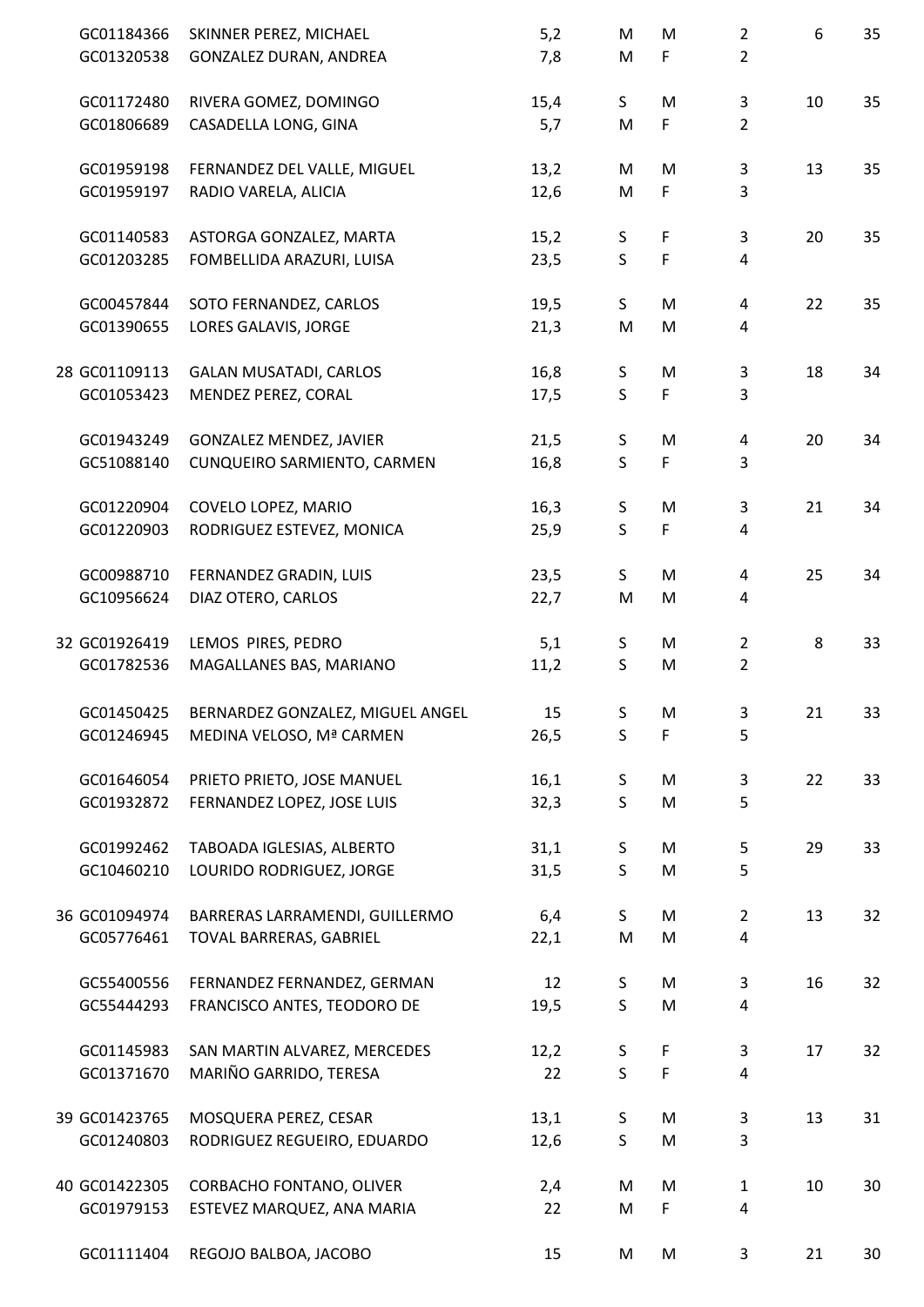|    | GC00984047    | SOLLEIRO DE MIGUEL, JOAQUIN             | 36   | S            | M  | 5              |    |    |
|----|---------------|-----------------------------------------|------|--------------|----|----------------|----|----|
|    | 42 GC55746169 | VAZQUEZ FERNANDEZ, LEONIDES             | 36   | $\sf S$      | F  | 5              | 21 | 29 |
|    | GC55244756    | RODRIGUEZ ALVAREZ, GERARDO              | 16,2 | $\sf S$      | M  | 3              |    |    |
|    | GC01186951    | MARCET MIRAMONTES, JUAN                 | 17   | $\sf S$      | M  | 3              | 22 | 29 |
|    | GC01262256    | TOURIÑO FERNANDEZ, LAURA                | 26   | $\mathsf{S}$ | F  | 4              |    |    |
|    | GC01101411    | BARRERAS GLEZ-PASTORIZA, JAIME          | 19,7 | S.           | M  | 4              | 23 | 29 |
|    | GC01033695    | GONZALEZ MENDEZ, CARLOS                 | 24,1 | M            | M  | 4              |    |    |
|    | 45 GC55367824 | ROMERO LAGE, CARLOS                     | 8,8  | S            | M  | $\overline{2}$ | 10 | 28 |
|    | GC00920582    | PASTOR BUGALLO, ALVARO                  | 11,8 | M            | M  | 3              |    |    |
|    | GC01164984    | ZAYAS CARVAJAL, GALO                    | 20,3 | $\sf S$      | M  | 4              | 18 | 28 |
|    | GC01108317    | PEÑA CASTIÑEIRA, SANTIAGO               | 14,2 | $\mathsf{S}$ | M  | 3              |    |    |
|    | GC10398075    | RIVAS ALONSO, ALFONSO                   | 21,9 | $\mathsf S$  | M  | 4              | 26 | 28 |
|    | GC10398076    | PATIÃO LOPEZ, CONCHA                    | 35,7 | $\mathsf{S}$ | F. | 5              |    |    |
|    | 48 GC01241917 | RIVAS AZURMENDI, BENEDICTO              | 17,5 | $\sf S$      | M  | 3              | 19 | 27 |
|    | GC01340985    | MENDEZ PEREZ, JOSE LUIS                 | 17,5 | $\sf S$      | M  | 3              |    |    |
|    | GC01809008    | HERRANZ ESTEVEZ, MANUEL                 | 21   | $\mathsf{S}$ | M  | $\overline{a}$ | 21 | 27 |
|    | GC01937149    | PARDO DIZ, ROBERTO                      | 17,6 | M            | M  | 4              |    |    |
|    | 50 GC01147251 | RODRIGUEZ MINIÑO, ANGEL                 | 14,9 | S            | M  | 3              | 21 | 26 |
|    | GC01903342    | MARTINEZ LAMEIRO, BEATRIZ               | 35,2 | $\mathsf{S}$ | F  | 5              |    |    |
|    | GC01454214    | DEL RIO PENA, SAMUEL                    | 16,1 | M            | M  | 3              | 21 | 26 |
|    | GC01912930    | RAMOS LAMAS, LORETO                     | 36   | M            | F  | 5              |    |    |
|    | 52 GC01926936 | VALERO GOMEZ, JAVIER                    | 12   | S            | M  | 3              | 18 | 24 |
|    | GC01943053    | MARTINEZ DE LA ESCALERA ESTEVEZ, GLORIA | 33,4 | M            | F  | 5              |    |    |
|    | GC01208134    | PEON FIGUEROA, ROSA Mª                  | 26,7 | S            | F  | 5              | 24 | 24 |
|    | GC01320853    | MONTENEGRO SANCHIS, CARLOS              | 19,1 | $\mathsf{S}$ | M  | 4              |    |    |
|    | CP29449526    | SANCHEZ MANTILLA, JOSE MARIA            | 21,8 | M            | M  | 4              | 26 | 24 |
|    | GC01927338    | SANJUAN BARREIRO, CRISTINA              | 35,8 | M            | F  | 5              |    |    |
|    | 55 GC01370667 | NEGREIRA DEL RIO, JESUS                 | 11,6 | S.           | M  | 3              | 11 | 23 |
|    | GC01370668    | NEGREIRA MIGUELES, JESUS                | 10,6 | M            | M  | $\overline{2}$ |    |    |
|    | 56 GC10774416 | MARTINEZ VERGES, PEDRO                  | 19,4 | M            | M  | 4              | 17 | 22 |
|    | GC01891273    | MIGUEL RUBIO, GABRIEL                   | 14   | M            | M  | 3              |    |    |
|    | GC01976696    | ARAMBARRI IGLESIAS, JAVIER              | 14,1 | M            | M  | 3              | 20 | 22 |
|    | GC01976695    | CAMESELLE TORRES, NEREA                 | 32,4 | M            | F. | 5              |    |    |
| 58 |               | 7744819089 GARCIA GARCIA, VICTOR DIEGO  | 13,3 | M            | M  | 3              | 18 | 21 |
|    |               | 7700917102 SANCHEZ SANCHEZ, MARIO       | 21,3 | M            | M  | 4              |    |    |
|    | 59 GC01284158 | PAZOS OYA, Mª CONCEPCION                | 24,4 | S            | F. | 4              | 26 | 20 |
|    | GC01321520    | <b>GESTEIRO CONDE, ADORACION</b>        | 26   | <sub>S</sub> | F  | 4              |    |    |
|    | 60 GC01931046 | GONZALEZ-BABE IGLESIAS, FEDERICO        | 35   | S            | M  | 5              | 29 | 19 |